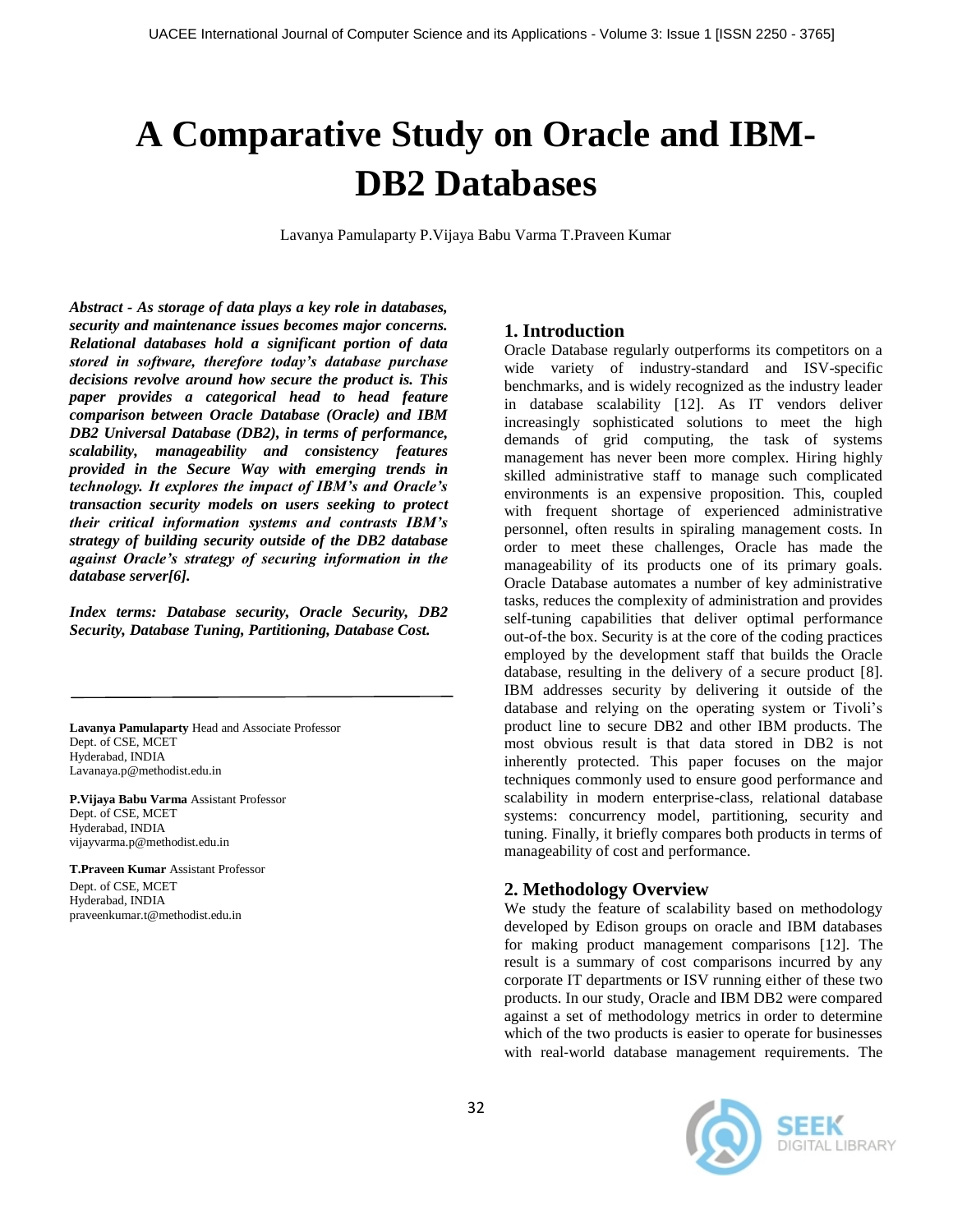Task areas that we used to perform this study fall into the following categories:

- 1. Data centric manageability
- 2. Cost manageability
- 3. Performance manageability

# **3. Data Centric manageability**

As the data play a vital role in databases, with superior and innovative technology oracle designed the first database for enterprise grid computing which reduces the cost of data management while providing the highest quality of service. It allows IT to rapidly respond to the needs of the business while greatly lowering the risk.

#### **A. Database transaction models**

Transaction processing applications are characterized by very large user populations concurrently accessing large volumes of data for short and frequent insert or update transactions. Such environments require support for high throughput, a choice between several indexing strategies, and excellent data concurrency.

## **Concurrency Model**

Oracle Database and DB2 greatly differ in their implementation of concurrency control. Oracle fully supports mixed workloads environments characterized by simultaneous query and update activities. With Oracle Database, writers never block readers and readers never block writers. Non-blocking multi-version read consistency always provides users with consistent query results while never imposing a performance penalty on concurrent update activity. DB2 lacks Oracle's powerful multi-version read consistency and forces users to choose between accuracy and concurrency. This means that DB2 users must either block writers in order to ensure read consistency or accept inaccurate results, i.e., dirty reads. The basic architecture of Oracle is very efficient for managing large numbers of transactions. The technical feature that makes this possible is Oracle's patented non-escalating row-level locking.

| Oracle                      | D <sub>B</sub> 2              |  |
|-----------------------------|-------------------------------|--|
| Multi-version-read          | Not available                 |  |
| No read locks               | Requires read locks to avoid  |  |
| No dirty reads              | Dirty reads if not using read |  |
| Non-escalating-row-level    | Locks escalate                |  |
| Readers don't block writers | Readers block writers         |  |
| Writers don't block readers | Writers block readers         |  |
| No deadlocks under load     | Deadlocks can be a serious    |  |
|                             |                               |  |

Table 1: Concurrency Models

#### **Multi-version read consistency**

Database implementations differ in their ability to prevent well-known phenomena encountered in multi-user environments:

• Dirty, or uncommitted reads happen when a transaction can read changes made to the database that have not yet been committed.

• Non-repeatable reads occur when a transaction re-reads data it has previously read and finds that another committed transaction has modified or deleted the data.

• phantom reads happen when a transaction executes twice a query returning a set of rows that satisfy a search condition, and finds that the second query can retrieve additional rows which were not returned by the first query, because other applications were able to insert rows that satisfy the condition.

Oracle's implementation of multi-version read consistency always provides consistent and accurate results. When an update occurs in a transaction, the original data values are recorded in the databases undo records. Rather than locking information to prevent it from changing while being read, or to prevent queries from reading changed but uncommitted information, Oracle uses the current information in the undo records to construct a read-consistent view of a table's data, and to ensure that a consistent version of the information can always be returned to any user.

DB2 does not provide multi-version read consistency. Instead DB2 requires applications either to use read locks, with various levels of isolation, or to accept dirty reads. Read locks prevent data that is read from being changed by concurrent transactions. Clearly, this implementation restricts the ability of the system to properly service concurrent requests in environments involving a mix of reads and writes. The only alternative users have is to build separate workload environments. The result is that DB2 users always have to find some compromise in their application design in order to get acceptable data concurrency and accuracy. For an example of how this affects application development, consider SAP. In order to avoid the disastrous effects read locks could have on concurrency, SAP has to compensate for DB2 dirty reads. This is done through additional code implemented in the database-dependent layer of the SAP interface. In the Oracle interface for SAP, nothing extra has to be done to ensure read consistency since the database server takes care of it.

## **Non-escalating row-level locking**

Row-level locks offer the finest granularity of lock management, and thus, the highest degree of data concurrency. Row-level locking ensures that any user or operation updating a row in a table will only lock that row, leaving all other rows available for concurrent operations.

Oracle uses row-level locking as the default concurrency model and stores locking information within the actual rows themselves. By doing so, Oracle can have as many row level locks as there are rows or index entries in the database, providing unlimited data concurrency.

DB2 also supports row-level locking as the default concurrency model. However, because it was not the initial default level of lock granularity in earlier versions of the database, the late addition of row-level locking was made



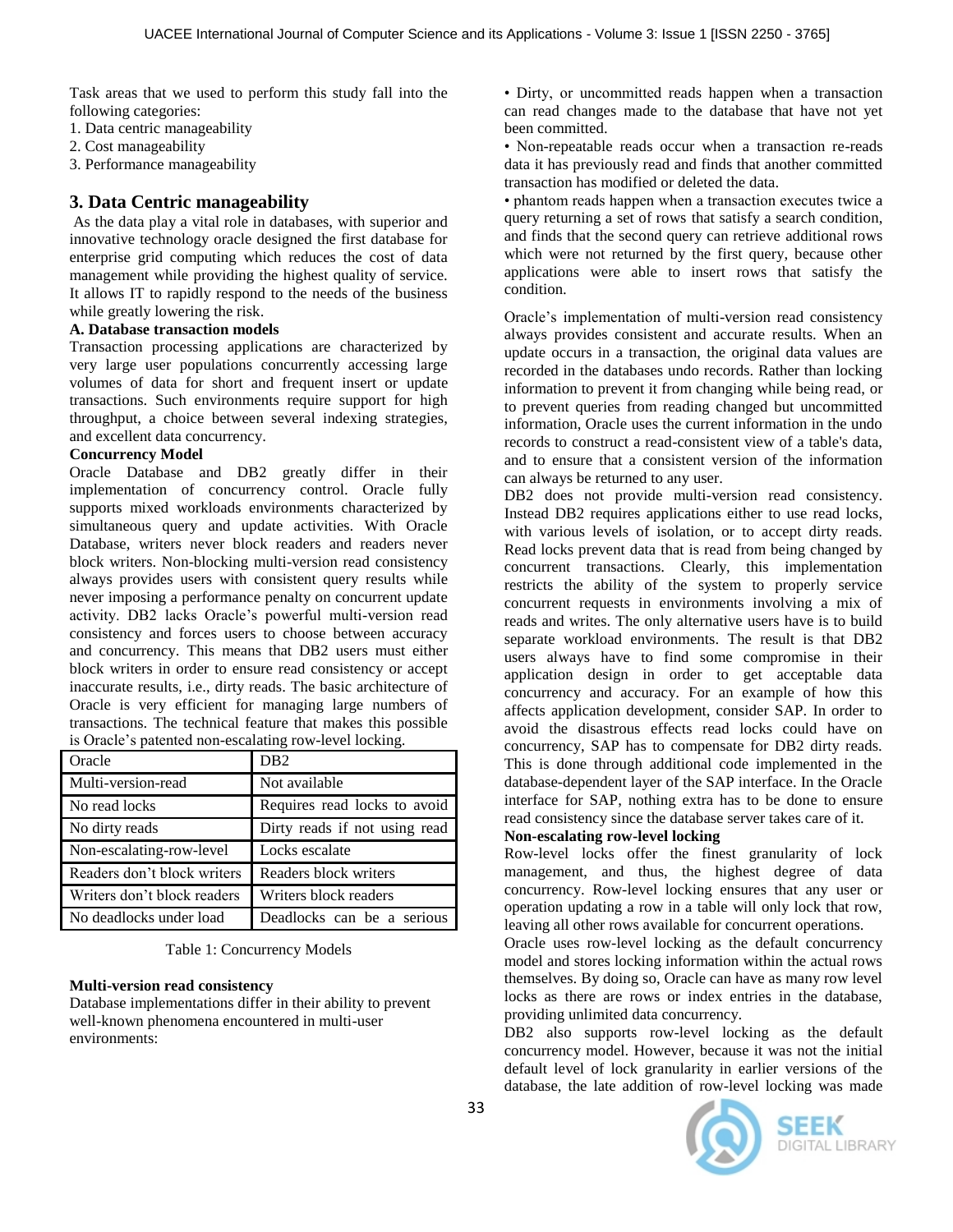possible only through the use of additional, separate memory structures called lock lists. As for any memory structures, these lock lists have limited size and thus impose a limitation on the maximum number of locks that can be supported by the database.

## **B. Database partitioning**

Partitioning allows large database structures (tables, indexes, etc.) to be decomposed into smaller and more manageable pieces [12]. Partitioning can help improve performance with the technique known as partition pruning. Partition pruning enables operations to be performed only on those partitions containing the data that is needed. Partitions that do not contain any data required by the operation are eliminated from the search. This technique dramatically reduces the amount of data retrieved from disk and shortens the use of processing time, improving query performance and resource utilization.

## **Oracle's partitioning options**

Oracle Database offers several partitioning methods designed to be more appropriate for various particular situations:

• Range partitioning uses ranges of column values to map rows to partitions. Partitioning by range is particularly well suited for historical databases. Range partitioning is also the ideal partitioning method to support 'rolling window' operations in a data warehouse.

• Hash partitioning uses a hash function on the partitioning columns to stripe data into partitions. Hash partitioning is an effective means of evenly distributing data.

• List partitioning allows users to have explicit control over how rows map to partitions. This is done by specifying a list of discrete values for the partitioning column in the description for each partition.

| <b>Feature</b>               | Oracle | D <sub>B</sub> 2 |
|------------------------------|--------|------------------|
| Range partitioning           | Yes    |                  |
| List partitioning            | Yes    |                  |
| Hash partitioning            | Yes    | Yes              |
| Composite partitioning       | Yes    |                  |
| Local index                  | Yes    | Yes              |
| Global partitioned index     | Yes    |                  |
| Global non-partitioned index | Yes    |                  |

#### Table 2: Partitioning options

DB2 only supports the hash partitioning method, which has considerable limitations and weaknesses when compared to Oracle's partitioning capabilities.

Unlike range or list partitioning, hash partitioning does not allow typical queries to take advantage of partition pruning. -By supporting more partitioning options for tables as well as indexes Oracle is able to prune partitions in more queries. -By only supporting hash partitioning, DB2 does not allow for 'rolling window' support. With this process, a data warehouse is periodically kept up to date by loading new data and purging old data in order to always keep the most recent data online.

## **C. Database security**

IBM researchers developed the Data Encryption Standard (DES). The security model they choose to secure the database, however, has flaws that impact their customers. The DB2 security model favored by IBM hurts customers in three ways:

• A less secure database, more vulnerable to users or hackers subverting the security due to the security model that adds security after the fact. It is difficult to add layers of security after a product has been designed, coded and shipped [8].

• Higher up-front costs because of the additional products necessary to secure DB2. Customers

• Higher long-term cost of ownership because customers must pay for the database product

IBM has delivered an introductory database encryption capability in the most recent release, DB2 UDB 7.2, available since June 2001. DB2 has functions that enable an application to encrypt and decrypt data using an RC2 block cipher with a 128-bit key and using an MD2 message digest. It provides column-level encryption, enabling all values in a column to be encrypted with the same key— an encryption password. First delivered in Oracle in 1999, Oracle provides an encrypt/decrypt interface to encrypt especially sensitive data in the database server. Oracle has been enhancing the database encryption solution over the years, adding in Triple-DES encryption and MD5 cryptographic checksums in a subsequent Oracle8i release [2]. The first Oracle9i release enhanced the Random Number Generator (RNG) to use a FIPS 140 Level 2-certified RNG, another example of security with assurance. In the current release, Oracle provides DES (56-bit), 2-key and 3-key Triple-DES (112 and 168-bits, respectively) in an encryption toolkit package that enables applications to encrypt data within the database. The IBM solution is password-based; the user supplies a password as the encryption key to encrypt and decrypt data [2].

## **Network Encryption**

DB2 database itself does not provide network encryption to secure communications between any client and the database, but IBM does support DES and RC2 in the network. Oracle offers Oracle Advanced Security to protect all communications with the Oracle Database. Wherever the database is available, Oracle9i Advanced Security is available and ships on the same media as the database software [2]. To encrypt network traffic, it provides Secure Sockets Layer (SSL). [11] The Internet standard offers:

• RC4 in 256-bit, 128-bit, 56-bit, and 40-bit key lengths,

• DES in 56-bit and 40-bit key lengths,

• 2-key or 3-key Triple-DES (3DES) with 112-bit and 168 bit keys, respectively, which is especially high-strength encryption. These cryptographic modules have undergone the laborious certification process to claim Federal Information Processing Standard (FIPS 140-1) Level 2



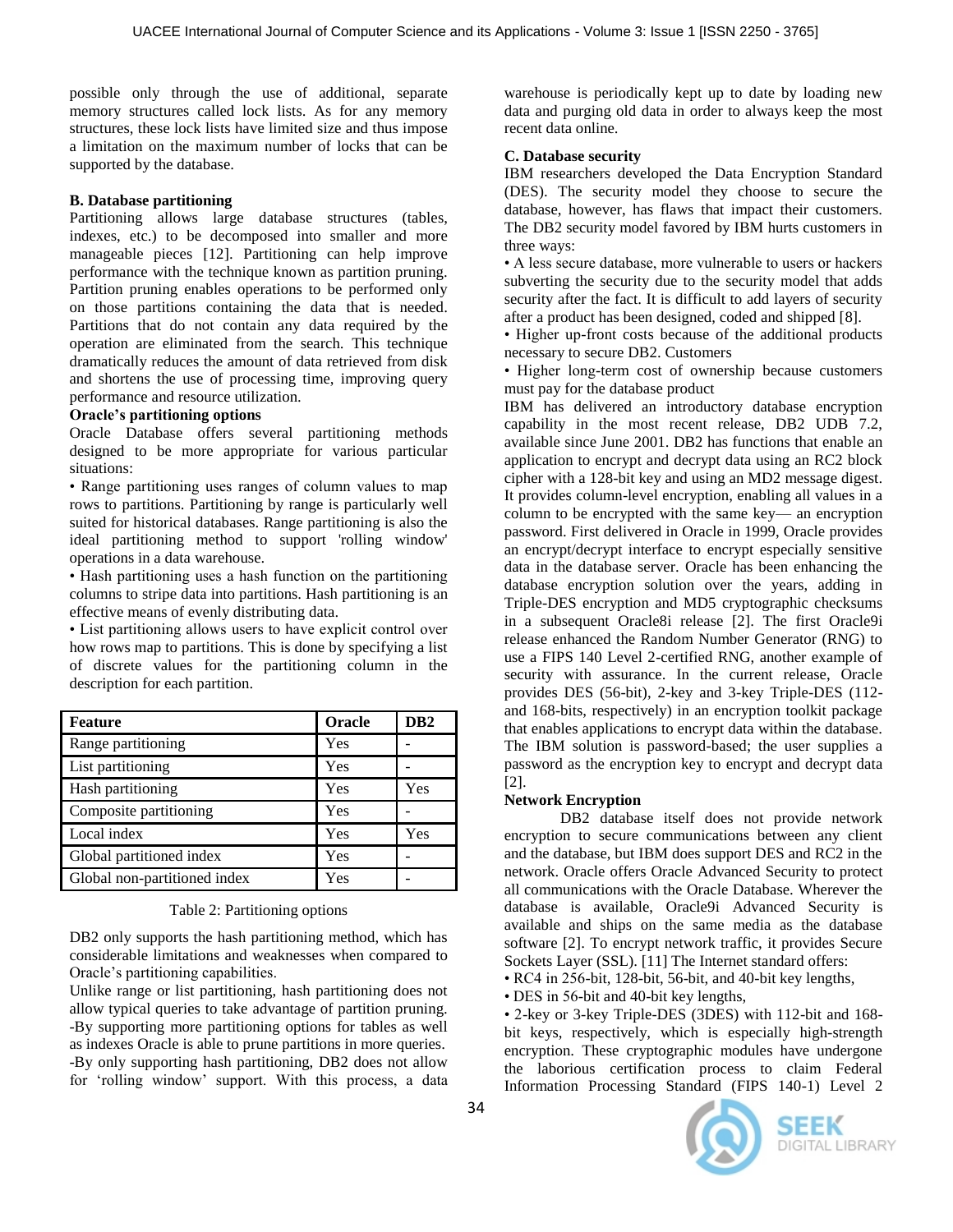compliance, providing assurance of the implementation down to the randomness of key generation [ 2].

#### **D. Database tuning**

To start the Tuning exercise, we need to understand how the existing system is dealing with its content. This includes: · Document types and counts

Documents should be grouped and categorized by type (for example, invoices or claims). These groupings will be based on the way the documents are to be treated for security, and indexing data and storage requirements. The groups will probably translate to Content Manager item types.

Document arrival rate

When, where, and how many documents are entering the system? Although annual document volumes are often used as a benchmark, it is dangerous to apply these statistics without knowing document arrival peaks and valleys. It is critical to identify the peak arrival rate and size the system accordingly. It is also useful to understand the locations and formats of the documents that can be captured. Are all application forms sent to a central mail room and processed there, or are they sent to individuals in branch offices?

Document usage

When, where, and how is each kind of document used? For example, one type of form might go through a business process, following a specific workflow. The workflow process comprises seven different activities by different people. At each workflow step, this document is viewed by the person performing the activity. This example means that each form is retrieved at least seven times. That does not seem like much, but if there are 10,000 of these forms arriving each day, then there are 70,000 retrievals happening each day.

## **Storage tuning guidelines:**

File cache management, file system architecture, and volume management translate application calls into individual storage access requests. These requests traverse the storage driver stack and generate streams of commands that are presented to the disk storage subsystem. The sequence and quantity of calls, and the subsequent translation, can improve or degrade performance. In order to improve disk I/O usage; Distribute I/O to multiple disks. Use external storage devices with large numbers of physical drives if possible. External storage devices deliver higher performance and reliability for demanding applications in data-intensive computing environments. · Internal built-in disks should be used only for operating systems and program object files.

## **Network tuning guidelines:**

Set the MTU size to a setting appropriate for your network. All servers and switch ports in the environment must be set the same. Optimizing the MTU setting can improve network performance.

Disable auto-negotiation for 10/100 Ethernet cards and set them to a fixed media speed and duplex mode. It is also imperative that the settings match at the switch port. ·

# **4. Database cost manageability**

The core premise of any Comparative Management Cost Study is that the true cost of owning and operating complex systems like Oracle and IBM DB2 only start to accrue after the product has been purchased. In most real‐world business environments, the management costs will far outweigh the licensing and support costs throughout the life of the product. With this in mind, we estimated the annual costs that businesses can expect to save due to the DBA‐related time savings that result from one product being easier to administer and operate than the other [12].

In order to compute cost savings, we used DBA salary figures published by Enterprise Systems. Further information on these salary figures can be obtained from: http://esj.com/it\_info\_center/article.aspx?EditorialsID=27.

**From Enterprise Systems survey:** The median total compensation including benefits for a typical Database Administrator in the United States is **\$83,300. 4** This basic market pricing report was prepared using analysis of survey data collected from thousands of HR departments at employers of all sizes, industries, and geographic regions.

If we insert the median DBA compensation salary found in the Enterprise Systems survey into the formula below, we arrive at the following quantitative management cost (MC) saving calculation.

#### **Median DBA Salary \* (DBA time savings) = \$83,300 \*38% = \$31,654**

This result can be interpolated to match to your company's DBA salary expenses by applying the above formula. When multiplied across all of the DBAs in an organization, these management cost savings quickly grow into a figure that dwarfs the one‐time licensing fee required to acquire a product of this nature. The time difference between the products is 44% in favor of Oracle Database because once again the IBM DB2 management interface was more complex. Edison Group believes that both vendors are paying significant attention to lowering the complexity and time spent by administrators for these tasks. Oracle Database exhibited a 31% time advantage in creating and indexing a partitioned table. Not only was there a greater time differences for these tasks, but also the tasks themselves were more complicated to perform under DB2 [12].

# **5. Database performance manageability**

Oracle and DB2 differ greatly in terms of diagnostics and self-tuning capabilities. With Oracle Database 10g, users can benefit from many internal tools and features that simplify performance monitoring and automate the detection and resolution of performance problems. Oracle also provides many self-tuning capabilities that dynamically adjust the database parameters to take advantage of variations in the consumption of system resources. Finally, Oracle Database also offers a number of intelligent



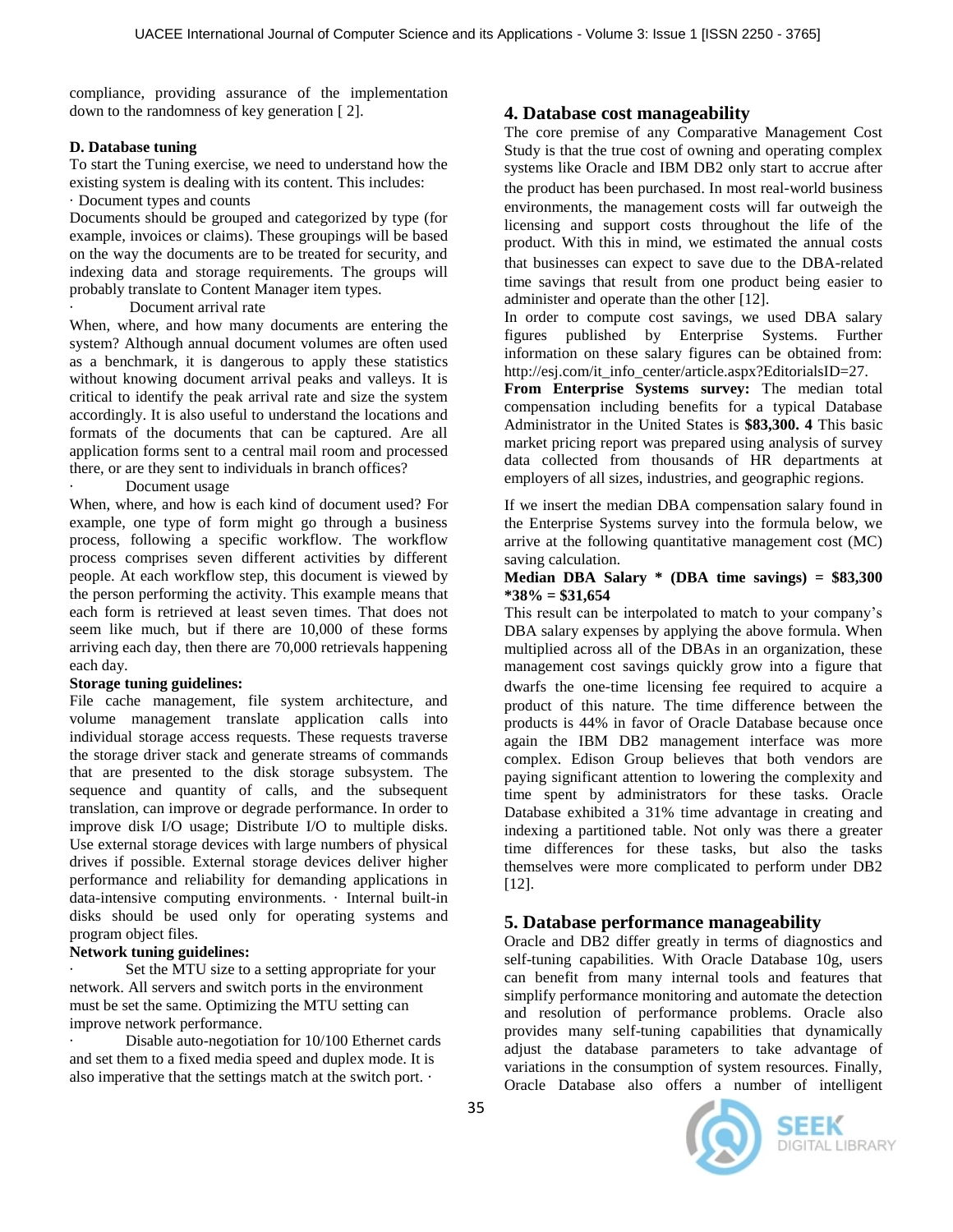advisories for performance tuning that allow administrators to simulate a variety of "what-if" scenarios: index advisory, summary advisory, memory advisory, MTTR advisory, table/index usage advisory. While DB2 offers some selftuning capabilities and advisories, administrators are required to know a lot about the database. For example, to perform real time monitoring, DB2's Control Center provides administrators with a lot of metrics but without any precision about which ones are important indicators of the overall performance or health of the system. When confronted with a vague problem like "system is slow" the DB2 administrator has to know where to look and poke around to find the cause of the problem. Oracle on the other hand guides the administrator via advice, help and drilldowns through a process of analyzing the cause of the problem. The following table summarizes the unique features provided by Oracle that enhance the information that can be used to tune databases, and help automate the tuning process. The absence of such features in DB2 requires administrators to use empirical approaches and manual interventions to tune the performance of the database.

|                                     | Oracle     | D <sub>B</sub> 2 |
|-------------------------------------|------------|------------------|
| Manageability of <b>AWR</b> , ADDM, |            | No equivalent or |
| performance                         | <b>AST</b> | limited features |
|                                     |            |                  |

Table 3: manageability of performance and self-tuning

# **Automatic Workload Repository (AWR)**

The Automatic Workload Repository (AWR) is a persistent repository, within the Oracle Database, which contains performance data and statistics about the operations of the database. At regular intervals, Oracle Database makes a snapshot of all its vital statistics and workload information and stores them in the AWR. The statistics collected and processed provide the data for the diagnostic facilities of Oracle Database that support both pro-active and reactive monitoring. DB2 does not provide an equivalent infrastructure.

# **Automatic Database Diagnostic Monitor (ADDM)**

ADDM is a self-diagnosis engine in the database that proactively analyzes data captured in AWR to understand the state of the system. The goal of ADDM is to identify those parts of the system that are consuming the most 'DB time', and to reduce this time whenever possible, either by recommending solutions, or by referring to other 10g advisory components, such as the new SQL Access Advisor. ADDM drills down to identify the root cause of problems rather than focusing just on the symptoms and reports the overall impact of the problem [11].

## **Automatic SQL Tuning (AST)**

Automatic SQL Tuning is based on the Automatic Tuning Optimizer. In automatic tuning mode, the Oracle Query Optimizer is given more time to perform the investigation

and verification steps required for the tuning process. This additional time allows the optimizer to use techniques, such as dynamic sampling or partial execution, which could not be used under the time constraints of the regular operating mode. These techniques help the optimizer validate its own estimates of cost, selectivity and cardinality [11]. As a result, using the automatic tuning mode augments the probability of generating well-tuned plans for SQL statements. The functionality of the Automatic Tuning Optimizer is exposed via the new SQL Tuning Advisor. The Automatic Tuning Optimizer performs multiple analyses: statistics analysis, SQL profiling, access path analysis, and SQL structure analysis.

# **4. Conclusion**

Oracle designed the first enterprise grid computing which provide the industry a leading performance, scalability, resource utilization, manageability and consistency with emerging trends in technology. At first glance, Oracle and IBM appear to offer similar security solutions, but with closer inspection, it is plain to see that the two companies approach security differently and ship solutions at vastly different levels of maturity. Independent evaluations and feature-for-feature comparisons prove that the Oracle Database is more effective than IBM's DB2 Universal Database. The Oracle database builds-in security and stands on its own; the database itself has achieved nine independent evaluations performed by industry experts. IBM has not completed any evaluations of DB2. It will take DB2 at least several more releases before it can approach the current self management capabilities of Oracle Database. With its self-managing capabilities, Oracle Database eliminates time-consuming, error-prone administrative tasks, so database administrators can focus on strategic business objectives instead of performance and cost. Oracle continues to improve its self-management capabilities, which contribute to lowering Oracle's TCO, while IBM struggles to close the functionality gap that exists between the two products.

# **5. References**

[1]. Rashid, Z.; Basit, A.; Anwar, Z.; "TRDBAC: Temporal reflective database access control" 6th International Conference on Emerging Technologies (ICET), 2010

[2].Lavanya Pamulaparty, T. Praveen Kumar, P. Vijaya Babu Varma, "A Survey : Security perspectives of Oracle and IBM DB2 databases", International Journal of Scientific and Research Publications, Volume 3, Issue 1, January 2013 ISSN 2250-3153.

[3]. Zheng-Fei Wang; Ai-Guo Tang; 
"Implementation of encrypted data for outsourced database" Computational Intelligence and Natural Computing Proceedings (CINC), Volume 2, 2010